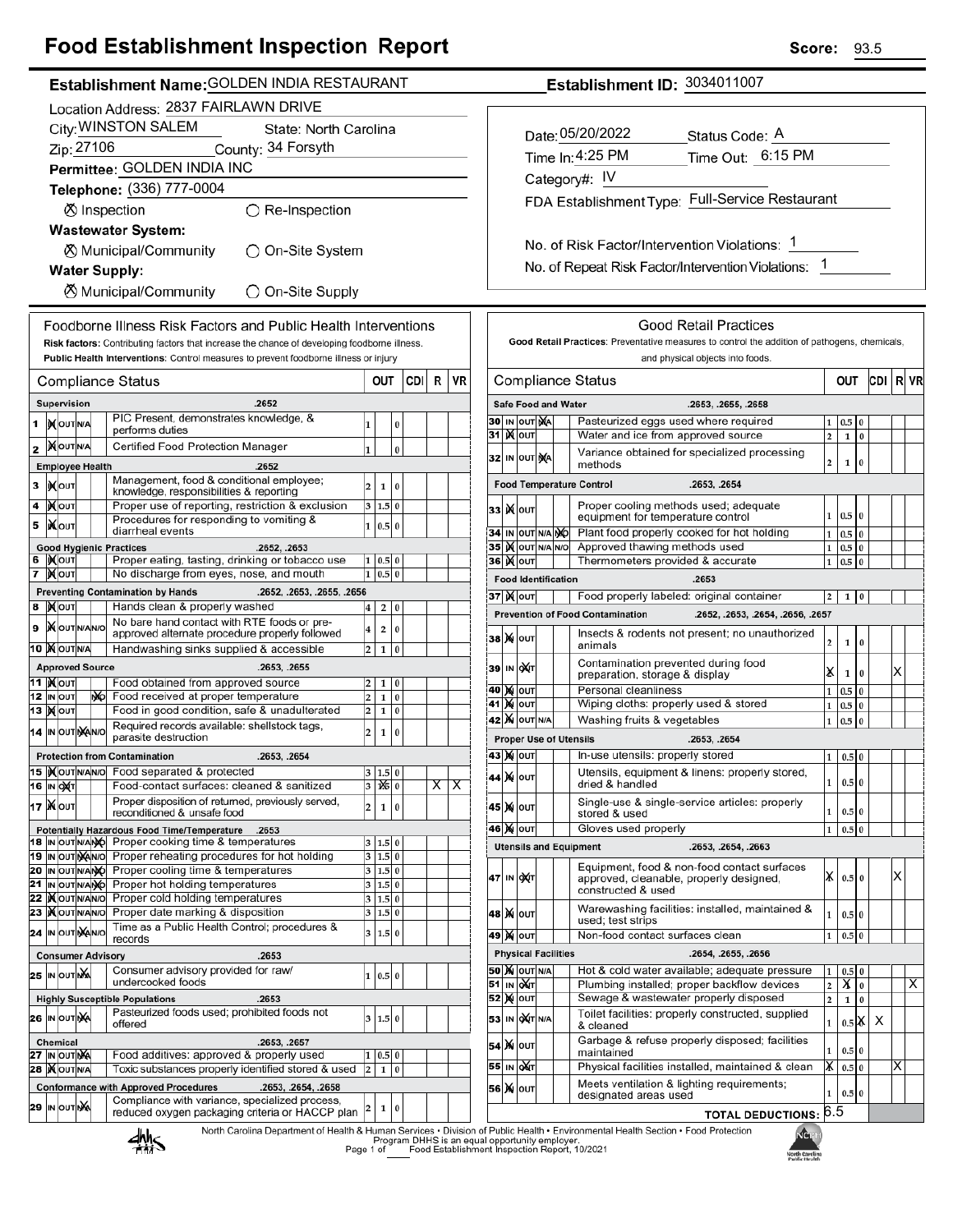# Comment Addendum to Food Establishment Inspection Report

|                    |                                             | Comment Addendum to Food Establishment inspection Report                                              |          |                                                       |                |          |      |  |  |
|--------------------|---------------------------------------------|-------------------------------------------------------------------------------------------------------|----------|-------------------------------------------------------|----------------|----------|------|--|--|
|                    | Establishment Name: GOLDEN INDIA RESTAURANT |                                                                                                       |          | Establishment ID: 3034011007                          |                |          |      |  |  |
|                    | Location Address: 2837 FAIRLAWN DRIVE       |                                                                                                       |          | Date: 05/20/2022<br>$X$ Inspection Re-Inspection      |                |          |      |  |  |
|                    | City: WINSTON SALEM                         |                                                                                                       | State:NC | Comment Addendum Attached?   X                        | Status Code: A |          |      |  |  |
| County: 34 Forsyth |                                             | Zip: 27106                                                                                            |          | Water sample taken? Yes<br>$ x $ No<br>Category #: IV |                |          |      |  |  |
| Water Supply:      |                                             | Wastewater System: X Municipal/Community   On-Site System<br>[x] Municipal/Community □ On-Site System |          | Email 1:                                              |                |          |      |  |  |
|                    | Permittee: GOLDEN INDIA INC                 |                                                                                                       |          | Email 2:                                              |                |          |      |  |  |
|                    | Telephone: (336) 777-0004                   |                                                                                                       |          | Email 3:                                              |                |          |      |  |  |
|                    |                                             |                                                                                                       |          | <b>Temperature Observations</b>                       |                |          |      |  |  |
|                    |                                             | Effective January 1, 2019 Cold Holding is now 41 degrees or less                                      |          |                                                       |                |          |      |  |  |
| Item<br>ServSafe   | Location<br>Neelam Kesar 4/29/24            | Temp Item<br>0                                                                                        | Location |                                                       | Temp Item      | Location | Temp |  |  |
| hot water          | 3 comp sink                                 | 134                                                                                                   |          |                                                       |                |          |      |  |  |
| chlorine sanitizer | spray bottle                                | 100                                                                                                   |          |                                                       |                |          |      |  |  |
| hot water          | dish machine                                | 136                                                                                                   |          |                                                       |                |          |      |  |  |
| chlorine sanitizer | dish machine                                | 0                                                                                                     |          |                                                       |                |          |      |  |  |
| chicken            | upright cooler                              | 41                                                                                                    |          |                                                       |                |          |      |  |  |
| samosas            | upright cooler                              | 40                                                                                                    |          |                                                       |                |          |      |  |  |
| chicken            | walk in cooler                              | 38                                                                                                    |          |                                                       |                |          |      |  |  |
| chickpeas          | walk in cooler                              | 38                                                                                                    |          |                                                       |                |          |      |  |  |
|                    |                                             |                                                                                                       |          |                                                       |                |          |      |  |  |
|                    |                                             |                                                                                                       |          |                                                       |                |          |      |  |  |
|                    |                                             |                                                                                                       |          |                                                       |                |          |      |  |  |
|                    |                                             |                                                                                                       |          |                                                       |                |          |      |  |  |
|                    |                                             |                                                                                                       |          |                                                       |                |          |      |  |  |

| Person in Charge (Print & Sign):                                                                                                                                                                                                                                         | First                                  | Last             |  |  |  |  |
|--------------------------------------------------------------------------------------------------------------------------------------------------------------------------------------------------------------------------------------------------------------------------|----------------------------------------|------------------|--|--|--|--|
|                                                                                                                                                                                                                                                                          | First                                  | Last             |  |  |  |  |
| Regulatory Authority (Print & Sign): Lauren                                                                                                                                                                                                                              |                                        | <b>Pleasants</b> |  |  |  |  |
| REHS ID: 2809 - Pleasants, Lauren                                                                                                                                                                                                                                        | Verification Required Date: 05/24/2022 |                  |  |  |  |  |
| REHS Contact Phone Number: (336) 703-3144                                                                                                                                                                                                                                |                                        |                  |  |  |  |  |
| North Carolina Department of Health & Human Services<br>• Food Protection Program<br><b>Environmental Health Section</b><br>• Division of Public Health<br>熱<br>DHHS is an equal opportunity employer.<br>Food Establishment Inspection Report, 10/2021<br>Page 1 of ___ |                                        |                  |  |  |  |  |